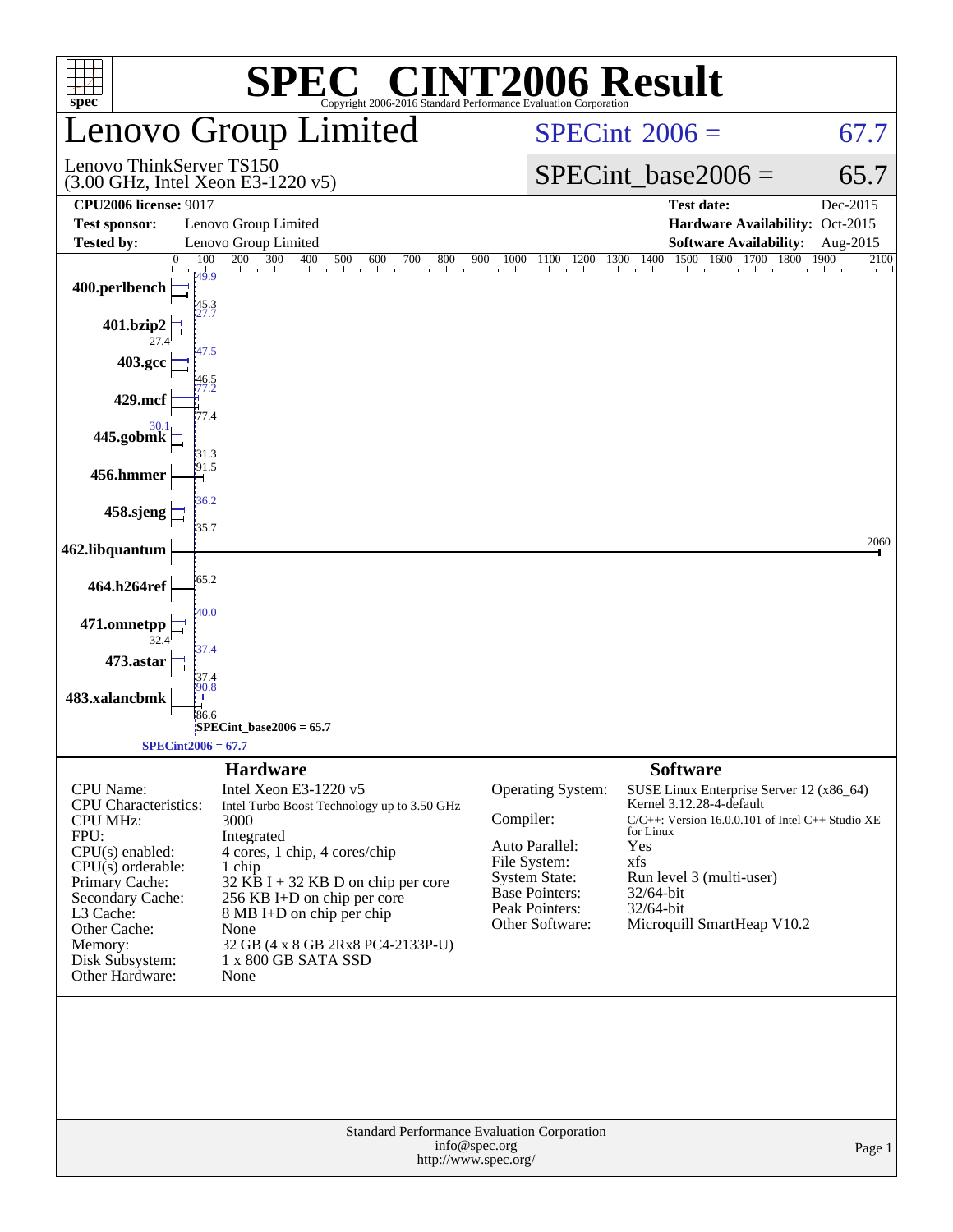

### enovo Group Limited

### $SPECint2006 = 67.7$  $SPECint2006 = 67.7$

(3.00 GHz, Intel Xeon E3-1220 v5) Lenovo ThinkServer TS150

SPECint base2006 =  $65.7$ 

**[Test sponsor:](http://www.spec.org/auto/cpu2006/Docs/result-fields.html#Testsponsor)** Lenovo Group Limited **[Hardware Availability:](http://www.spec.org/auto/cpu2006/Docs/result-fields.html#HardwareAvailability)** Oct-2015

**[CPU2006 license:](http://www.spec.org/auto/cpu2006/Docs/result-fields.html#CPU2006license)** 9017 **[Test date:](http://www.spec.org/auto/cpu2006/Docs/result-fields.html#Testdate)** Dec-2015 **[Tested by:](http://www.spec.org/auto/cpu2006/Docs/result-fields.html#Testedby)** Lenovo Group Limited **[Software Availability:](http://www.spec.org/auto/cpu2006/Docs/result-fields.html#SoftwareAvailability)** Aug-2015

### **[Results Table](http://www.spec.org/auto/cpu2006/Docs/result-fields.html#ResultsTable)**

|                                                                                                          |                | <b>Base</b>  |                | <b>Peak</b>  |                |              |                |              |                |              |                |              |
|----------------------------------------------------------------------------------------------------------|----------------|--------------|----------------|--------------|----------------|--------------|----------------|--------------|----------------|--------------|----------------|--------------|
| <b>Benchmark</b>                                                                                         | <b>Seconds</b> | <b>Ratio</b> | <b>Seconds</b> | <b>Ratio</b> | <b>Seconds</b> | <b>Ratio</b> | <b>Seconds</b> | <b>Ratio</b> | <b>Seconds</b> | <b>Ratio</b> | <b>Seconds</b> | <b>Ratio</b> |
| $ 400$ .perlbench                                                                                        | 215            | 45.4         | 216            | 45.3         | 216            | 45.3         | 196            | 49.9         | 196            | 49.9         | 196            | 49.8         |
| 401.bzip2                                                                                                | 352            | 27.4         | 353            | 27.4         | 354            | 27.3         | 349            | 27.7         | <u>349</u>     | 27.7         | 348            | 27.7         |
| $403.\text{gcc}$                                                                                         | 173            | 46.6         | 173            | 46.5         | 173            | 46.5         | 169            | 47.5         | 169            | 47.5         | 169            | 47.7         |
| $429$ mcf                                                                                                | 119            | 76.6         | 118            | 77.4         | 117            | 77.9         | 118            | 77.2         | 119            | 76.9         | 117            | 78.1         |
| $445$ .gobmk                                                                                             | 335            | 31.3         | 334            | 31.4         | 335            | 31.3         | 348            | 30.1         | 348            | 30.2         | 348            | 30.1         |
| 456.hmmer                                                                                                | 102            | 91.5         | 102            | 91.5         | 102            | 91.5         | 102            | 91.5         | 102            | 91.5         | <b>102</b>     | 91.5         |
| $458$ .sjeng                                                                                             | 339            | 35.7         | 339            | 35.7         | 339            | 35.7         | 335            | 36.2         | 334            | 36.2         | 334            | 36.2         |
| 462.libquantum                                                                                           | 10.1           | 2060         | 10.1           | 2060         | 10.0           | 2060         | 10.1           | 2060         | 10.1           | 2060         | 10.0           | 2060         |
| 464.h264ref                                                                                              | 340            | 65.1         | 339            | 65.4         | 340            | 65.2         | 340            | 65.1         | 339            | 65.4         | 340            | 65.2         |
| $ 471$ .omnetpp                                                                                          | 192            | 32.5         | 193            | 32.4         | 196            | 31.9         | 156            | 40.0         | 157            | 39.8         | 156            | 40.1         |
| $473$ . astar                                                                                            | 188            | 37.3         | 187            | 37.5         | 188            | 37.4         | 188            | 37.4         | 188            | 37.4         | 188            | 37.3         |
| 483.xalancbmk                                                                                            | 79.7           | 86.6         | 79.9           | 86.3         | 79.6           | 86.6         | 75.8           | 91.0         | 76.1           | 90.7         | 76.0           | 90.8         |
| Results appear in the order in which they were run. Bold underlined text indicates a median measurement. |                |              |                |              |                |              |                |              |                |              |                |              |

### **[Submit Notes](http://www.spec.org/auto/cpu2006/Docs/result-fields.html#SubmitNotes)**

The config file option 'submit' was used.

### **[Operating System Notes](http://www.spec.org/auto/cpu2006/Docs/result-fields.html#OperatingSystemNotes)**

Stack size set to unlimited using "ulimit -s unlimited"

### **[Platform Notes](http://www.spec.org/auto/cpu2006/Docs/result-fields.html#PlatformNotes)**

BIOS configuration: EIST Support set to Enabled C1E Support set to Enable C State Support set to Enabled Turbo Mode set to Enable Sysinfo program /home/cpu2006-1.2-ic16.0/config/sysinfo.rev6914 \$Rev: 6914 \$ \$Date:: 2014-06-25 #\$ e3fbb8667b5a285932ceab81e28219e1 running on TS150 Wed Dec 30 12:09:31 2015 This section contains SUT (System Under Test) info as seen by some common utilities. To remove or add to this section, see: <http://www.spec.org/cpu2006/Docs/config.html#sysinfo> From /proc/cpuinfo model name : Intel(R) Xeon(R) CPU E3-1220 v5 @ 3.00GHz 1 "physical id"s (chips) 4 "processors" cores, siblings (Caution: counting these is hw and system dependent. The following excerpts from /proc/cpuinfo might not be reliable. Use with Continued on next page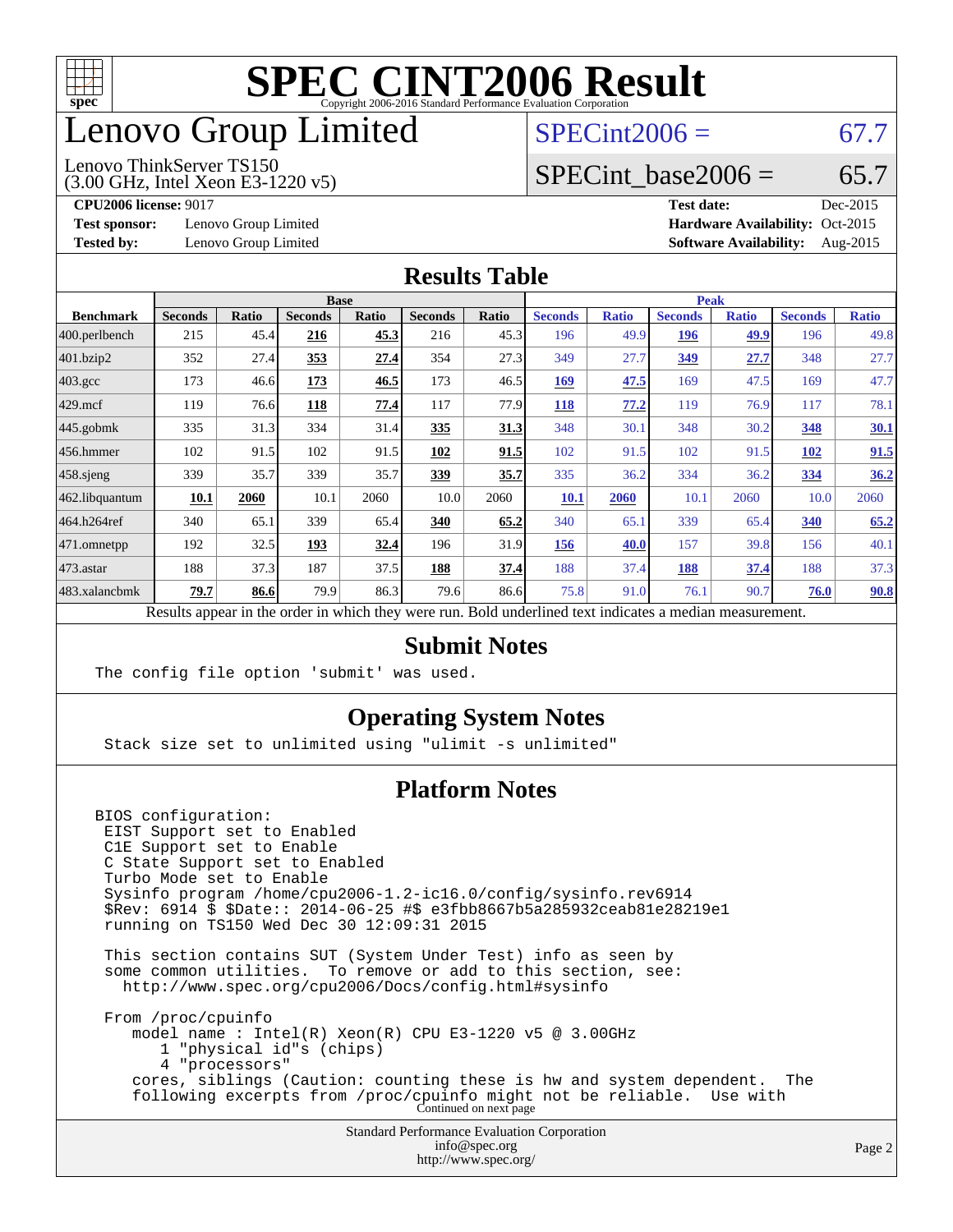

enovo Group Limited

 $SPECint2006 = 67.7$  $SPECint2006 = 67.7$ 

(3.00 GHz, Intel Xeon E3-1220 v5) Lenovo ThinkServer TS150

SPECint base2006 =  $65.7$ 

**[Test sponsor:](http://www.spec.org/auto/cpu2006/Docs/result-fields.html#Testsponsor)** Lenovo Group Limited **[Hardware Availability:](http://www.spec.org/auto/cpu2006/Docs/result-fields.html#HardwareAvailability)** Oct-2015

**[CPU2006 license:](http://www.spec.org/auto/cpu2006/Docs/result-fields.html#CPU2006license)** 9017 **[Test date:](http://www.spec.org/auto/cpu2006/Docs/result-fields.html#Testdate)** Dec-2015 **[Tested by:](http://www.spec.org/auto/cpu2006/Docs/result-fields.html#Testedby)** Lenovo Group Limited **[Software Availability:](http://www.spec.org/auto/cpu2006/Docs/result-fields.html#SoftwareAvailability)** Aug-2015

### **[Platform Notes \(Continued\)](http://www.spec.org/auto/cpu2006/Docs/result-fields.html#PlatformNotes)**

Standard Performance Evaluation Corporation [info@spec.org](mailto:info@spec.org) <http://www.spec.org/> Page 3 caution.) cpu cores : 4 siblings : 4 physical 0: cores 0 1 2 3 cache size : 8192 KB From /proc/meminfo MemTotal: 32933544 kB HugePages\_Total: 0<br>Hugepagesize: 2048 kB Hugepagesize: From /etc/\*release\* /etc/\*version\* SuSE-release: SUSE Linux Enterprise Server 12 (x86\_64) VERSION = 12 PATCHLEVEL = 0 # This file is deprecated and will be removed in a future service pack or release. # Please check /etc/os-release for details about this release. os-release: NAME="SLES" VERSION="12" VERSION\_ID="12" PRETTY\_NAME="SUSE Linux Enterprise Server 12" ID="sles" ANSI\_COLOR="0;32" CPE\_NAME="cpe:/o:suse:sles:12" uname -a: Linux TS150 3.12.28-4-default #1 SMP Thu Sep 25 17:02:34 UTC 2014 (9879bd4) x86\_64 x86\_64 x86\_64 GNU/Linux run-level 3 Dec 28 11:32 SPEC is set to: /home/cpu2006-1.2-ic16.0 Filesystem Type Size Used Avail Use% Mounted on /dev/sda3 xfs 693G 27G 667G 4% /home Additional information from dmidecode: Warning: Use caution when you interpret this section. The 'dmidecode' program reads system data which is "intended to allow hardware to be accurately determined", but the intent may not be met, as there are frequent changes to hardware, firmware, and the "DMTF SMBIOS" standard. BIOS LENOVO FWKT32A 12/25/2015 Memory: 4x Samsung M378A1G43DB0-CPB 8 GB 2 rank 2133 MHz (End of data from sysinfo program)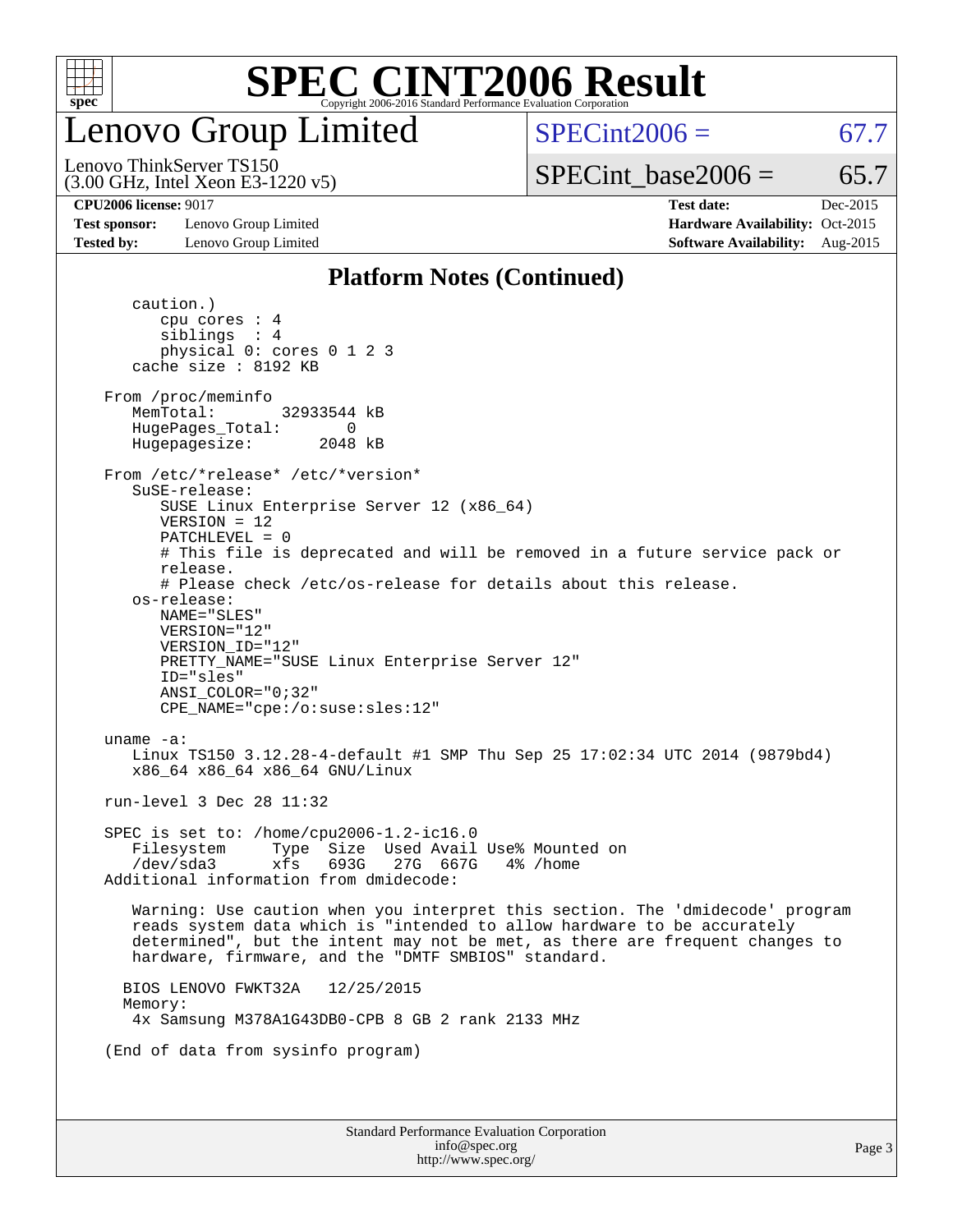

### enovo Group Limited

 $SPECint2006 = 67.7$  $SPECint2006 = 67.7$ 

(3.00 GHz, Intel Xeon E3-1220 v5) Lenovo ThinkServer TS150

SPECint base2006 =  $65.7$ 

**[Test sponsor:](http://www.spec.org/auto/cpu2006/Docs/result-fields.html#Testsponsor)** Lenovo Group Limited **[Hardware Availability:](http://www.spec.org/auto/cpu2006/Docs/result-fields.html#HardwareAvailability)** Oct-2015

**[CPU2006 license:](http://www.spec.org/auto/cpu2006/Docs/result-fields.html#CPU2006license)** 9017 **[Test date:](http://www.spec.org/auto/cpu2006/Docs/result-fields.html#Testdate)** Dec-2015 **[Tested by:](http://www.spec.org/auto/cpu2006/Docs/result-fields.html#Testedby)** Lenovo Group Limited **[Software Availability:](http://www.spec.org/auto/cpu2006/Docs/result-fields.html#SoftwareAvailability)** Aug-2015

### **[General Notes](http://www.spec.org/auto/cpu2006/Docs/result-fields.html#GeneralNotes)**

Environment variables set by runspec before the start of the run:  $KMP$  AFFINITY = "granularity=fine, scatter" LD\_LIBRARY\_PATH = "/home/cpu2006-1.2-ic16.0/libs/32:/home/cpu2006-1.2-ic16.0/libs/64:/home/cpu2006-1.2-ic16.0/sh" OMP\_NUM\_THREADS = "4"

 Binaries compiled on a system with 1x Intel Core i5-4670K CPU + 32GB memory using RedHat EL 7.1 Transparent Huge Pages enabled with: echo always > /sys/kernel/mm/transparent\_hugepage/enabled

**[Base Compiler Invocation](http://www.spec.org/auto/cpu2006/Docs/result-fields.html#BaseCompilerInvocation)**

 $\frac{C \text{ benchmarks:}}{C \text{ C}}$ -m64

[C++ benchmarks:](http://www.spec.org/auto/cpu2006/Docs/result-fields.html#CXXbenchmarks) [icpc -m64](http://www.spec.org/cpu2006/results/res2016q1/cpu2006-20160125-38850.flags.html#user_CXXbase_intel_icpc_64bit_fc66a5337ce925472a5c54ad6a0de310)

### **[Base Portability Flags](http://www.spec.org/auto/cpu2006/Docs/result-fields.html#BasePortabilityFlags)**

 400.perlbench: [-DSPEC\\_CPU\\_LP64](http://www.spec.org/cpu2006/results/res2016q1/cpu2006-20160125-38850.flags.html#b400.perlbench_basePORTABILITY_DSPEC_CPU_LP64) [-DSPEC\\_CPU\\_LINUX\\_X64](http://www.spec.org/cpu2006/results/res2016q1/cpu2006-20160125-38850.flags.html#b400.perlbench_baseCPORTABILITY_DSPEC_CPU_LINUX_X64) 401.bzip2: [-DSPEC\\_CPU\\_LP64](http://www.spec.org/cpu2006/results/res2016q1/cpu2006-20160125-38850.flags.html#suite_basePORTABILITY401_bzip2_DSPEC_CPU_LP64) 403.gcc: [-DSPEC\\_CPU\\_LP64](http://www.spec.org/cpu2006/results/res2016q1/cpu2006-20160125-38850.flags.html#suite_basePORTABILITY403_gcc_DSPEC_CPU_LP64) 429.mcf: [-DSPEC\\_CPU\\_LP64](http://www.spec.org/cpu2006/results/res2016q1/cpu2006-20160125-38850.flags.html#suite_basePORTABILITY429_mcf_DSPEC_CPU_LP64) 445.gobmk: [-DSPEC\\_CPU\\_LP64](http://www.spec.org/cpu2006/results/res2016q1/cpu2006-20160125-38850.flags.html#suite_basePORTABILITY445_gobmk_DSPEC_CPU_LP64) 456.hmmer: [-DSPEC\\_CPU\\_LP64](http://www.spec.org/cpu2006/results/res2016q1/cpu2006-20160125-38850.flags.html#suite_basePORTABILITY456_hmmer_DSPEC_CPU_LP64) 458.sjeng: [-DSPEC\\_CPU\\_LP64](http://www.spec.org/cpu2006/results/res2016q1/cpu2006-20160125-38850.flags.html#suite_basePORTABILITY458_sjeng_DSPEC_CPU_LP64) 462.libquantum: [-DSPEC\\_CPU\\_LP64](http://www.spec.org/cpu2006/results/res2016q1/cpu2006-20160125-38850.flags.html#suite_basePORTABILITY462_libquantum_DSPEC_CPU_LP64) [-DSPEC\\_CPU\\_LINUX](http://www.spec.org/cpu2006/results/res2016q1/cpu2006-20160125-38850.flags.html#b462.libquantum_baseCPORTABILITY_DSPEC_CPU_LINUX) 464.h264ref: [-DSPEC\\_CPU\\_LP64](http://www.spec.org/cpu2006/results/res2016q1/cpu2006-20160125-38850.flags.html#suite_basePORTABILITY464_h264ref_DSPEC_CPU_LP64) 471.omnetpp: [-DSPEC\\_CPU\\_LP64](http://www.spec.org/cpu2006/results/res2016q1/cpu2006-20160125-38850.flags.html#suite_basePORTABILITY471_omnetpp_DSPEC_CPU_LP64) 473.astar: [-DSPEC\\_CPU\\_LP64](http://www.spec.org/cpu2006/results/res2016q1/cpu2006-20160125-38850.flags.html#suite_basePORTABILITY473_astar_DSPEC_CPU_LP64) 483.xalancbmk: [-DSPEC\\_CPU\\_LP64](http://www.spec.org/cpu2006/results/res2016q1/cpu2006-20160125-38850.flags.html#suite_basePORTABILITY483_xalancbmk_DSPEC_CPU_LP64) [-DSPEC\\_CPU\\_LINUX](http://www.spec.org/cpu2006/results/res2016q1/cpu2006-20160125-38850.flags.html#b483.xalancbmk_baseCXXPORTABILITY_DSPEC_CPU_LINUX)

### **[Base Optimization Flags](http://www.spec.org/auto/cpu2006/Docs/result-fields.html#BaseOptimizationFlags)**

#### [C benchmarks](http://www.spec.org/auto/cpu2006/Docs/result-fields.html#Cbenchmarks):

[-xCORE-AVX2](http://www.spec.org/cpu2006/results/res2016q1/cpu2006-20160125-38850.flags.html#user_CCbase_f-xAVX2_5f5fc0cbe2c9f62c816d3e45806c70d7) [-ipo](http://www.spec.org/cpu2006/results/res2016q1/cpu2006-20160125-38850.flags.html#user_CCbase_f-ipo) [-O3](http://www.spec.org/cpu2006/results/res2016q1/cpu2006-20160125-38850.flags.html#user_CCbase_f-O3) [-no-prec-div](http://www.spec.org/cpu2006/results/res2016q1/cpu2006-20160125-38850.flags.html#user_CCbase_f-no-prec-div) [-parallel](http://www.spec.org/cpu2006/results/res2016q1/cpu2006-20160125-38850.flags.html#user_CCbase_f-parallel) [-opt-prefetch](http://www.spec.org/cpu2006/results/res2016q1/cpu2006-20160125-38850.flags.html#user_CCbase_f-opt-prefetch) [-auto-p32](http://www.spec.org/cpu2006/results/res2016q1/cpu2006-20160125-38850.flags.html#user_CCbase_f-auto-p32)

[C++ benchmarks:](http://www.spec.org/auto/cpu2006/Docs/result-fields.html#CXXbenchmarks)

[-xCORE-AVX2](http://www.spec.org/cpu2006/results/res2016q1/cpu2006-20160125-38850.flags.html#user_CXXbase_f-xAVX2_5f5fc0cbe2c9f62c816d3e45806c70d7) [-ipo](http://www.spec.org/cpu2006/results/res2016q1/cpu2006-20160125-38850.flags.html#user_CXXbase_f-ipo) [-O3](http://www.spec.org/cpu2006/results/res2016q1/cpu2006-20160125-38850.flags.html#user_CXXbase_f-O3) [-no-prec-div](http://www.spec.org/cpu2006/results/res2016q1/cpu2006-20160125-38850.flags.html#user_CXXbase_f-no-prec-div) [-opt-prefetch](http://www.spec.org/cpu2006/results/res2016q1/cpu2006-20160125-38850.flags.html#user_CXXbase_f-opt-prefetch) [-auto-p32](http://www.spec.org/cpu2006/results/res2016q1/cpu2006-20160125-38850.flags.html#user_CXXbase_f-auto-p32) [-Wl,-z,muldefs](http://www.spec.org/cpu2006/results/res2016q1/cpu2006-20160125-38850.flags.html#user_CXXbase_link_force_multiple1_74079c344b956b9658436fd1b6dd3a8a) [-L/sh -lsmartheap64](http://www.spec.org/cpu2006/results/res2016q1/cpu2006-20160125-38850.flags.html#user_CXXbase_SmartHeap64_ed4ef857ce90951921efb0d91eb88472)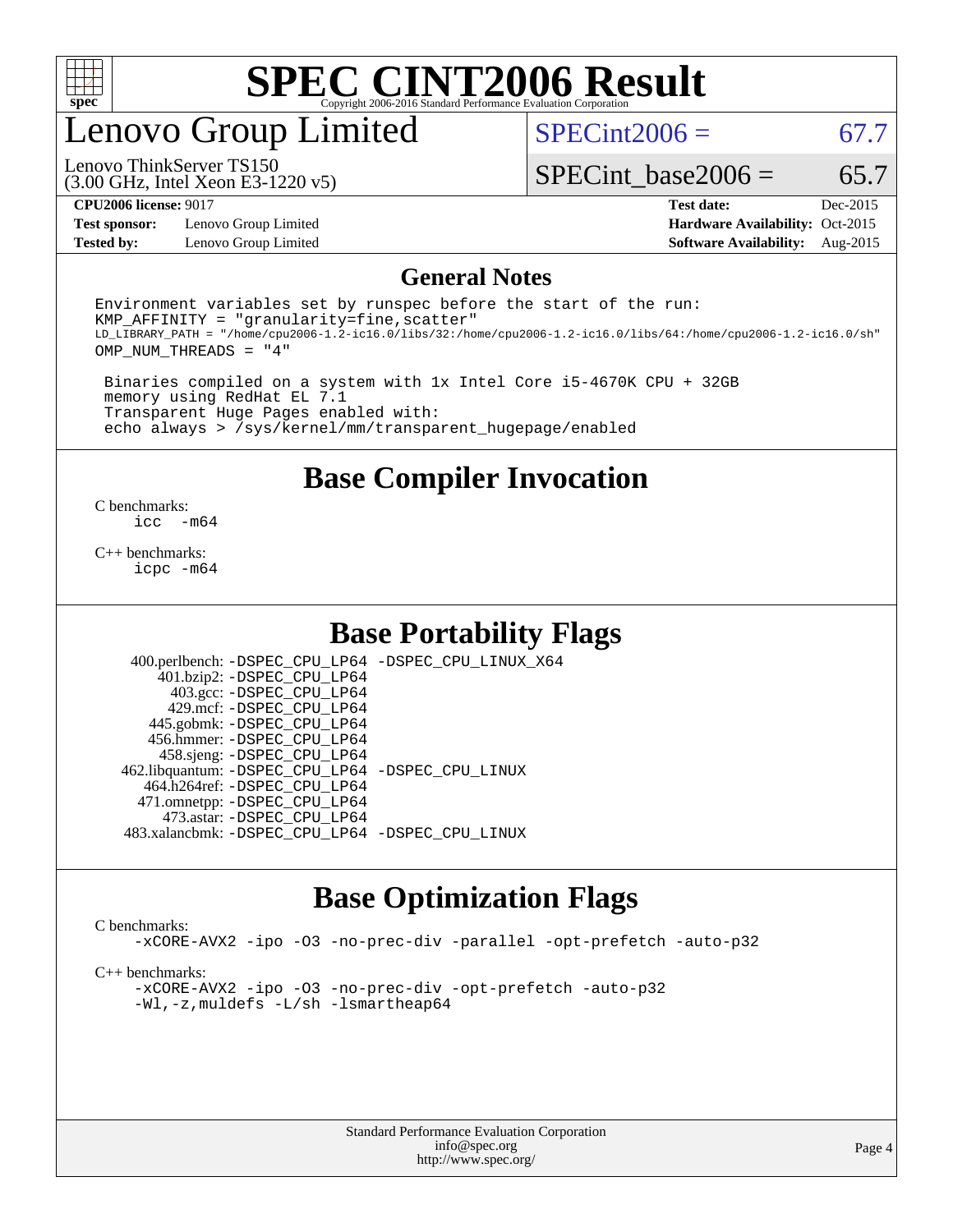

### enovo Group Limited

(3.00 GHz, Intel Xeon E3-1220 v5) Lenovo ThinkServer TS150

 $SPECint2006 = 67.7$  $SPECint2006 = 67.7$ 

SPECint base2006 =  $65.7$ 

**[Test sponsor:](http://www.spec.org/auto/cpu2006/Docs/result-fields.html#Testsponsor)** Lenovo Group Limited **[Hardware Availability:](http://www.spec.org/auto/cpu2006/Docs/result-fields.html#HardwareAvailability)** Oct-2015

**[CPU2006 license:](http://www.spec.org/auto/cpu2006/Docs/result-fields.html#CPU2006license)** 9017 **[Test date:](http://www.spec.org/auto/cpu2006/Docs/result-fields.html#Testdate)** Dec-2015 **[Tested by:](http://www.spec.org/auto/cpu2006/Docs/result-fields.html#Testedby)** Lenovo Group Limited **[Software Availability:](http://www.spec.org/auto/cpu2006/Docs/result-fields.html#SoftwareAvailability)** Aug-2015

### **[Base Other Flags](http://www.spec.org/auto/cpu2006/Docs/result-fields.html#BaseOtherFlags)**

[C benchmarks](http://www.spec.org/auto/cpu2006/Docs/result-fields.html#Cbenchmarks):

403.gcc: [-Dalloca=\\_alloca](http://www.spec.org/cpu2006/results/res2016q1/cpu2006-20160125-38850.flags.html#b403.gcc_baseEXTRA_CFLAGS_Dalloca_be3056838c12de2578596ca5467af7f3)

### **[Peak Compiler Invocation](http://www.spec.org/auto/cpu2006/Docs/result-fields.html#PeakCompilerInvocation)**

[C benchmarks \(except as noted below\)](http://www.spec.org/auto/cpu2006/Docs/result-fields.html#Cbenchmarksexceptasnotedbelow):

[icc -m64](http://www.spec.org/cpu2006/results/res2016q1/cpu2006-20160125-38850.flags.html#user_CCpeak_intel_icc_64bit_f346026e86af2a669e726fe758c88044)

400.perlbench: [icc -m32 -L/opt/intel/compilers\\_and\\_libraries\\_2016/linux/compiler/lib/ia32\\_lin](http://www.spec.org/cpu2006/results/res2016q1/cpu2006-20160125-38850.flags.html#user_peakCCLD400_perlbench_intel_icc_e10256ba5924b668798078a321b0cb3f)

445.gobmk: [icc -m32 -L/opt/intel/compilers\\_and\\_libraries\\_2016/linux/compiler/lib/ia32\\_lin](http://www.spec.org/cpu2006/results/res2016q1/cpu2006-20160125-38850.flags.html#user_peakCCLD445_gobmk_intel_icc_e10256ba5924b668798078a321b0cb3f)

[C++ benchmarks \(except as noted below\):](http://www.spec.org/auto/cpu2006/Docs/result-fields.html#CXXbenchmarksexceptasnotedbelow)

[icpc -m32 -L/opt/intel/compilers\\_and\\_libraries\\_2016/linux/compiler/lib/ia32\\_lin](http://www.spec.org/cpu2006/results/res2016q1/cpu2006-20160125-38850.flags.html#user_CXXpeak_intel_icpc_b4f50a394bdb4597aa5879c16bc3f5c5)

473.astar: [icpc -m64](http://www.spec.org/cpu2006/results/res2016q1/cpu2006-20160125-38850.flags.html#user_peakCXXLD473_astar_intel_icpc_64bit_fc66a5337ce925472a5c54ad6a0de310)

### **[Peak Portability Flags](http://www.spec.org/auto/cpu2006/Docs/result-fields.html#PeakPortabilityFlags)**

 400.perlbench: [-D\\_FILE\\_OFFSET\\_BITS=64](http://www.spec.org/cpu2006/results/res2016q1/cpu2006-20160125-38850.flags.html#user_peakPORTABILITY400_perlbench_file_offset_bits_64_438cf9856305ebd76870a2c6dc2689ab) [-DSPEC\\_CPU\\_LINUX\\_IA32](http://www.spec.org/cpu2006/results/res2016q1/cpu2006-20160125-38850.flags.html#b400.perlbench_peakCPORTABILITY_DSPEC_CPU_LINUX_IA32) 401.bzip2: [-DSPEC\\_CPU\\_LP64](http://www.spec.org/cpu2006/results/res2016q1/cpu2006-20160125-38850.flags.html#suite_peakPORTABILITY401_bzip2_DSPEC_CPU_LP64) 403.gcc: [-DSPEC\\_CPU\\_LP64](http://www.spec.org/cpu2006/results/res2016q1/cpu2006-20160125-38850.flags.html#suite_peakPORTABILITY403_gcc_DSPEC_CPU_LP64) 429.mcf: [-DSPEC\\_CPU\\_LP64](http://www.spec.org/cpu2006/results/res2016q1/cpu2006-20160125-38850.flags.html#suite_peakPORTABILITY429_mcf_DSPEC_CPU_LP64) 445.gobmk: [-D\\_FILE\\_OFFSET\\_BITS=64](http://www.spec.org/cpu2006/results/res2016q1/cpu2006-20160125-38850.flags.html#user_peakPORTABILITY445_gobmk_file_offset_bits_64_438cf9856305ebd76870a2c6dc2689ab) 456.hmmer: [-DSPEC\\_CPU\\_LP64](http://www.spec.org/cpu2006/results/res2016q1/cpu2006-20160125-38850.flags.html#suite_peakPORTABILITY456_hmmer_DSPEC_CPU_LP64) 458.sjeng: [-DSPEC\\_CPU\\_LP64](http://www.spec.org/cpu2006/results/res2016q1/cpu2006-20160125-38850.flags.html#suite_peakPORTABILITY458_sjeng_DSPEC_CPU_LP64) 462.libquantum: [-DSPEC\\_CPU\\_LP64](http://www.spec.org/cpu2006/results/res2016q1/cpu2006-20160125-38850.flags.html#suite_peakPORTABILITY462_libquantum_DSPEC_CPU_LP64) [-DSPEC\\_CPU\\_LINUX](http://www.spec.org/cpu2006/results/res2016q1/cpu2006-20160125-38850.flags.html#b462.libquantum_peakCPORTABILITY_DSPEC_CPU_LINUX) 464.h264ref: [-DSPEC\\_CPU\\_LP64](http://www.spec.org/cpu2006/results/res2016q1/cpu2006-20160125-38850.flags.html#suite_peakPORTABILITY464_h264ref_DSPEC_CPU_LP64) 471.omnetpp: [-D\\_FILE\\_OFFSET\\_BITS=64](http://www.spec.org/cpu2006/results/res2016q1/cpu2006-20160125-38850.flags.html#user_peakPORTABILITY471_omnetpp_file_offset_bits_64_438cf9856305ebd76870a2c6dc2689ab) 473.astar: [-DSPEC\\_CPU\\_LP64](http://www.spec.org/cpu2006/results/res2016q1/cpu2006-20160125-38850.flags.html#suite_peakPORTABILITY473_astar_DSPEC_CPU_LP64) 483.xalancbmk: [-D\\_FILE\\_OFFSET\\_BITS=64](http://www.spec.org/cpu2006/results/res2016q1/cpu2006-20160125-38850.flags.html#user_peakPORTABILITY483_xalancbmk_file_offset_bits_64_438cf9856305ebd76870a2c6dc2689ab) [-DSPEC\\_CPU\\_LINUX](http://www.spec.org/cpu2006/results/res2016q1/cpu2006-20160125-38850.flags.html#b483.xalancbmk_peakCXXPORTABILITY_DSPEC_CPU_LINUX)

### **[Peak Optimization Flags](http://www.spec.org/auto/cpu2006/Docs/result-fields.html#PeakOptimizationFlags)**

[C benchmarks](http://www.spec.org/auto/cpu2006/Docs/result-fields.html#Cbenchmarks):

 400.perlbench: [-xCORE-AVX2](http://www.spec.org/cpu2006/results/res2016q1/cpu2006-20160125-38850.flags.html#user_peakPASS2_CFLAGSPASS2_LDCFLAGS400_perlbench_f-xAVX2_5f5fc0cbe2c9f62c816d3e45806c70d7)(pass 2) [-prof-gen:threadsafe](http://www.spec.org/cpu2006/results/res2016q1/cpu2006-20160125-38850.flags.html#user_peakPASS1_CFLAGSPASS1_LDCFLAGS400_perlbench_prof_gen_21a26eb79f378b550acd7bec9fe4467a)(pass 1)  $-i\text{po}(pass 2) -\tilde{O}3(pass 2)$  [-no-prec-div](http://www.spec.org/cpu2006/results/res2016q1/cpu2006-20160125-38850.flags.html#user_peakPASS2_CFLAGSPASS2_LDCFLAGS400_perlbench_f-no-prec-div)(pass 2) [-par-num-threads=1](http://www.spec.org/cpu2006/results/res2016q1/cpu2006-20160125-38850.flags.html#user_peakPASS1_CFLAGSPASS1_LDCFLAGS400_perlbench_par_num_threads_786a6ff141b4e9e90432e998842df6c2)(pass 1) [-prof-use](http://www.spec.org/cpu2006/results/res2016q1/cpu2006-20160125-38850.flags.html#user_peakPASS2_CFLAGSPASS2_LDCFLAGS400_perlbench_prof_use_bccf7792157ff70d64e32fe3e1250b55)(pass 2) [-opt-prefetch](http://www.spec.org/cpu2006/results/res2016q1/cpu2006-20160125-38850.flags.html#user_peakCOPTIMIZE400_perlbench_f-opt-prefetch) [-ansi-alias](http://www.spec.org/cpu2006/results/res2016q1/cpu2006-20160125-38850.flags.html#user_peakCOPTIMIZE400_perlbench_f-ansi-alias)

 401.bzip2: [-xCORE-AVX2](http://www.spec.org/cpu2006/results/res2016q1/cpu2006-20160125-38850.flags.html#user_peakPASS2_CFLAGSPASS2_LDCFLAGS401_bzip2_f-xAVX2_5f5fc0cbe2c9f62c816d3e45806c70d7)(pass 2) [-prof-gen:threadsafe](http://www.spec.org/cpu2006/results/res2016q1/cpu2006-20160125-38850.flags.html#user_peakPASS1_CFLAGSPASS1_LDCFLAGS401_bzip2_prof_gen_21a26eb79f378b550acd7bec9fe4467a)(pass 1)  $-i\text{po}(pass 2) -\overline{O}3(pass 2)$  [-no-prec-div](http://www.spec.org/cpu2006/results/res2016q1/cpu2006-20160125-38850.flags.html#user_peakCOPTIMIZEPASS2_CFLAGSPASS2_LDCFLAGS401_bzip2_f-no-prec-div) [-par-num-threads=1](http://www.spec.org/cpu2006/results/res2016q1/cpu2006-20160125-38850.flags.html#user_peakPASS1_CFLAGSPASS1_LDCFLAGS401_bzip2_par_num_threads_786a6ff141b4e9e90432e998842df6c2)(pass 1) [-prof-use](http://www.spec.org/cpu2006/results/res2016q1/cpu2006-20160125-38850.flags.html#user_peakPASS2_CFLAGSPASS2_LDCFLAGS401_bzip2_prof_use_bccf7792157ff70d64e32fe3e1250b55)(pass 2) [-auto-ilp32](http://www.spec.org/cpu2006/results/res2016q1/cpu2006-20160125-38850.flags.html#user_peakCOPTIMIZE401_bzip2_f-auto-ilp32)

Continued on next page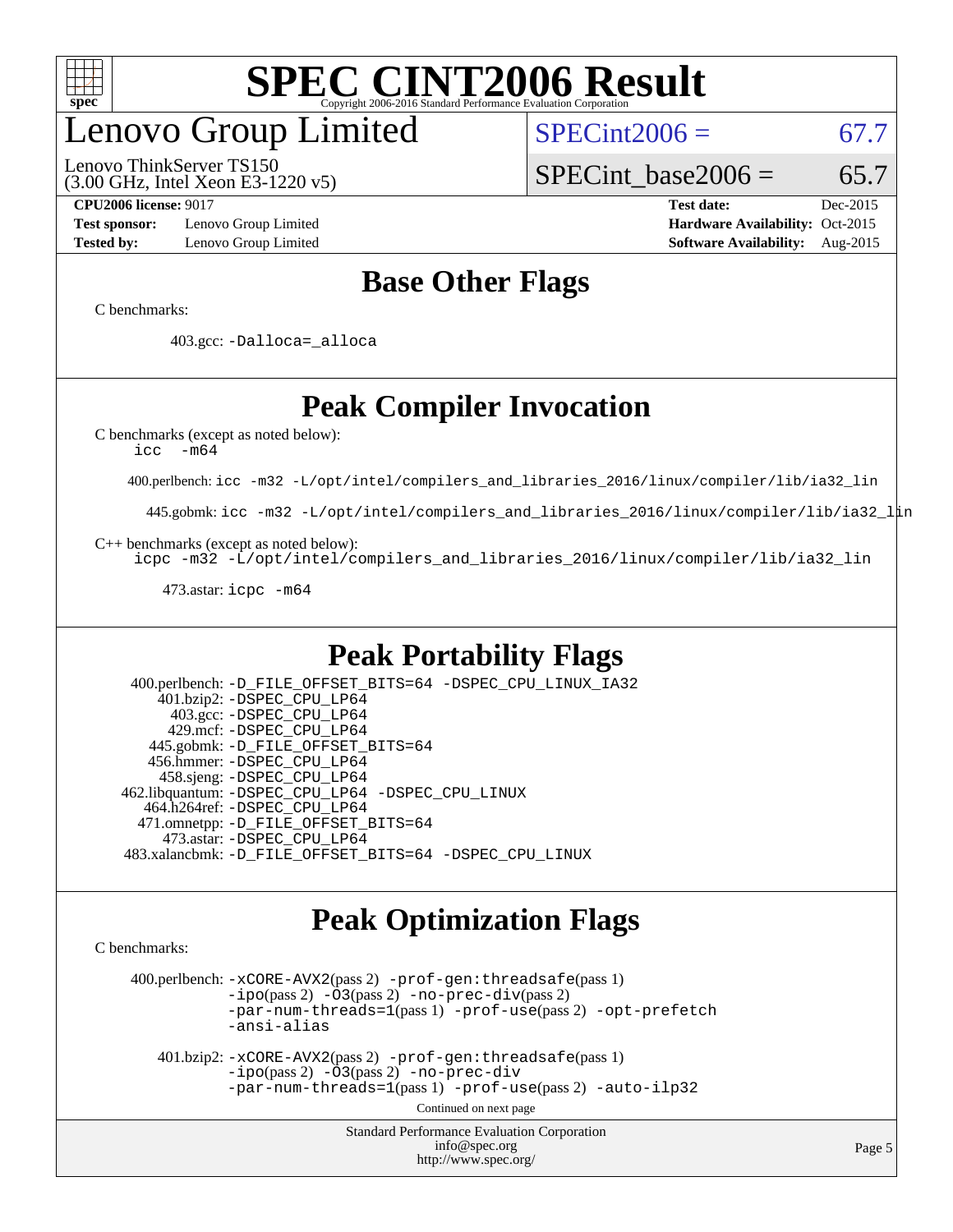

enovo Group Limited

 $SPECint2006 = 67.7$  $SPECint2006 = 67.7$ 

(3.00 GHz, Intel Xeon E3-1220 v5) Lenovo ThinkServer TS150

SPECint base2006 =  $65.7$ 

**[Test sponsor:](http://www.spec.org/auto/cpu2006/Docs/result-fields.html#Testsponsor)** Lenovo Group Limited **[Hardware Availability:](http://www.spec.org/auto/cpu2006/Docs/result-fields.html#HardwareAvailability)** Oct-2015 **[Tested by:](http://www.spec.org/auto/cpu2006/Docs/result-fields.html#Testedby)** Lenovo Group Limited **[Software Availability:](http://www.spec.org/auto/cpu2006/Docs/result-fields.html#SoftwareAvailability)** Aug-2015

**[CPU2006 license:](http://www.spec.org/auto/cpu2006/Docs/result-fields.html#CPU2006license)** 9017 **[Test date:](http://www.spec.org/auto/cpu2006/Docs/result-fields.html#Testdate)** Dec-2015

### **[Peak Optimization Flags \(Continued\)](http://www.spec.org/auto/cpu2006/Docs/result-fields.html#PeakOptimizationFlags)**

```
 401.bzip2 (continued):
                -opt-prefetch -ansi-alias
          403.gcc: -xCORE-AVX2 -ipo -O3 -no-prec-div -inline-calloc
                -opt-malloc-options=3 -auto-ilp32
         429.mcf: -xCORE-AVX2 -ipo -O3 -no-prec-div -parallel
                -opt-prefetch -auto-p32
       445.gobmk: -xCORE-AVX2(pass 2) -prof-gen:threadsafe(pass 1)
                -prof-use(pass 2) -par-num-threads=1(pass 1) -ansi-alias
       456.hmmer: basepeak = yes
        458.sjeng: -xCORE-AVX2(pass 2) -prof-gen:threadsafe(pass 1)
                -i\text{po}(pass 2) -\tilde{O}3(pass 2)-no-prec-div(pass 2)
                -par-num-threads=1(pass 1) -prof-use(pass 2) -unroll4
   462.libquantum: basepeak = yes
     464.h264ref: basepeak = yes
C++ benchmarks: 
      471.omnetpp: -xCORE-AVX2(pass 2) -prof-gen:threadsafe(pass 1)
                -i\text{po}(pass 2) -\overline{O}3(pass 2) -no-\overline{prec}\-div(pass 2)-par-num-threads=1(pass 1) -prof-use(pass 2)
                -opt-ra-region-strategy=block -ansi-alias
                -Wl,-z,muldefs -L/sh -lsmartheap
         473.astar: -xCORE-AVX2 -ipo -O3 -no-prec-div -opt-prefetch
                -auto-p32 -Wl,-z,muldefs -L/sh -lsmartheap64
    483.xalancbmk: -xCORE-AVX2 -ipo -O3 -no-prec-div -opt-prefetch
                -ansi-alias -Wl,-z,muldefs -L/sh -lsmartheap
```
### **[Peak Other Flags](http://www.spec.org/auto/cpu2006/Docs/result-fields.html#PeakOtherFlags)**

[C benchmarks](http://www.spec.org/auto/cpu2006/Docs/result-fields.html#Cbenchmarks):

403.gcc: [-Dalloca=\\_alloca](http://www.spec.org/cpu2006/results/res2016q1/cpu2006-20160125-38850.flags.html#b403.gcc_peakEXTRA_CFLAGS_Dalloca_be3056838c12de2578596ca5467af7f3)

```
The flags files that were used to format this result can be browsed at
http://www.spec.org/cpu2006/flags/Intel-ic16.0-official-linux64.html
http://www.spec.org/cpu2006/flags/Default-Platform-Flags.html
```